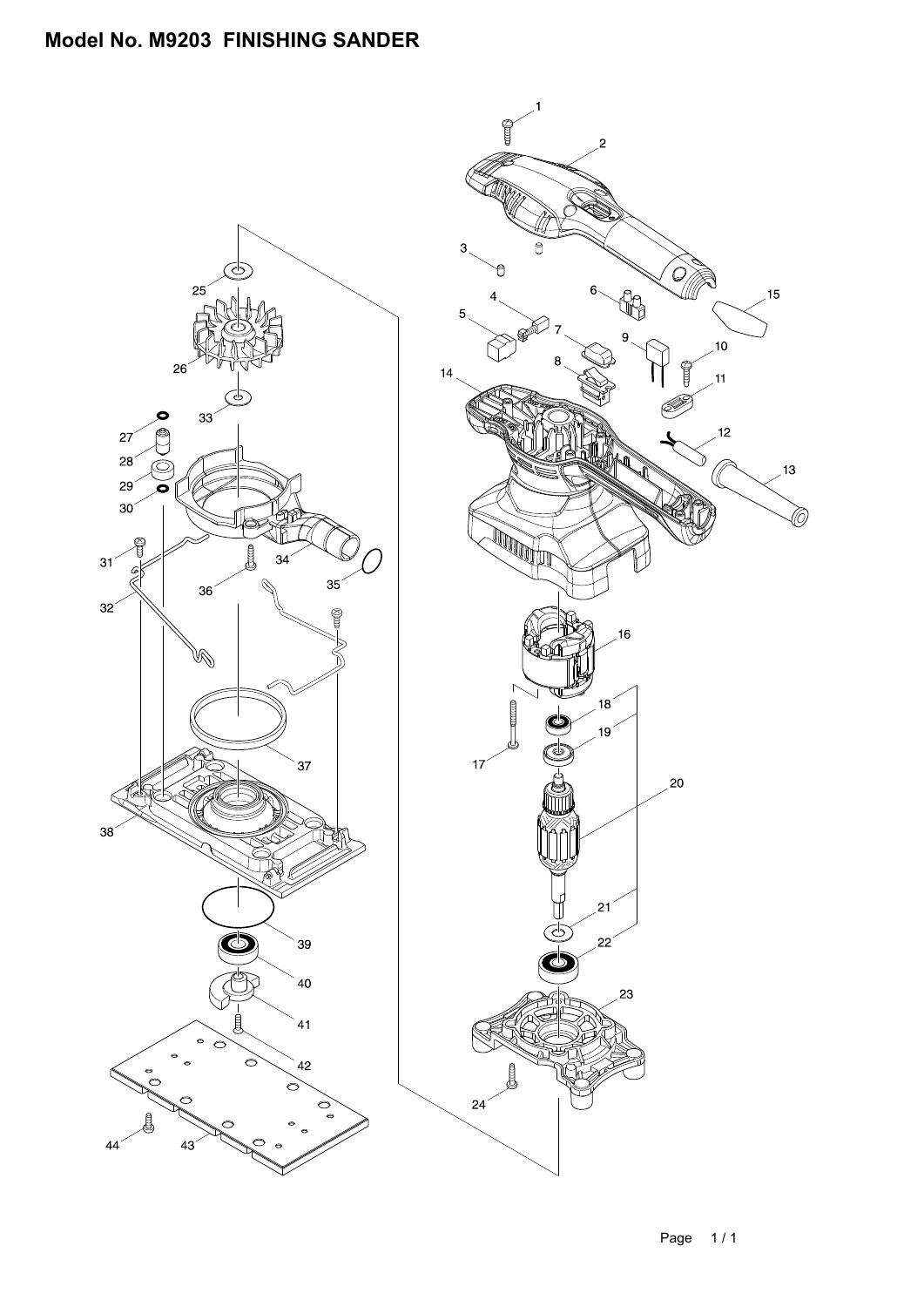## **Model No. M9203 FINISHING SANDER**

| Item            | Parts No. | Description                  | I/C | QTY            | N/O     | Opt. 1 | Opt. 2 | <b>NOTE</b> |
|-----------------|-----------|------------------------------|-----|----------------|---------|--------|--------|-------------|
| 001             | 266326-2  | TAPPING SCREW 4X18           |     | 5              |         |        |        |             |
| 002A            | 451927-1  | <b>TOP COVER</b>             |     | $\mathbf{1}$   |         |        |        |             |
| 002B            | 456559-9  | <b>TOP COVER</b>             |     | $\mathbf{1}$   |         |        |        |             |
| 003             | 263002-9  | <b>RUBBER PIN 4</b>          |     | 2              |         |        |        |             |
| 004             | 191627-8  | <b>CARBON BRUSH CB-64</b>    |     | $\mathbf{1}$   |         |        |        |             |
| 005             | 643552-4  | <b>BRUSH HOLDER 5-8</b>      |     | $\overline{2}$ |         |        |        |             |
| 006             | 654532-5  | <b>TERMINAL BLOCK 1P</b>     |     | $\mathbf{1}$   |         |        |        |             |
| 007             | 424086-4  | <b>SWITCH COVER</b>          |     | $\mathbf{1}$   |         |        |        |             |
| 008             | 651527-9  | <b>SWITCH</b>                |     | $\mathbf{1}$   |         |        |        |             |
| 009             | 645228-9  | <b>NOISE SUPPRESSOR</b>      |     | $\mathbf{1}$   |         |        |        |             |
| 010             | 266326-2  | TAPPING SCREW 4X18           |     | $\overline{2}$ |         |        |        |             |
| 011             | 687124-5  | <b>STRAIN RELIEF</b>         |     | $\mathbf{1}$   |         |        |        |             |
| 012             | 665383-1  | POWER SUPPLY CORD 1.0-2-2.0  |     | $\mathbf{1}$   | $\star$ |        |        |             |
| 012-1           | 695556-2  | POWER SUPPLY CORD 1.0-2-2.0  | O   | $\mathbf{1}$   |         |        |        |             |
| 013             | 682569-2  | CORD GUARD 8-85              |     | $\mathbf{1}$   |         |        |        |             |
| 014A            | 456555-7  | <b>IMOTOR HOUSING</b>        |     | $\mathbf{1}$   |         |        |        |             |
| 014B            | 456558-1  | MOTOR HOUSING                |     | $\mathbf{1}$   |         |        |        |             |
| 015             | 852B68-2  | M9203 NAME PLATE             |     | $\mathbf{1}$   |         |        |        |             |
| 016             | 593739-7  | FIELD ASS'Y 220-240V         |     | $\mathbf{1}$   |         |        |        |             |
| C10             | 654409-4  | TERMINAL VR1.25-3.5LB        |     | $\overline{2}$ |         |        |        |             |
| 017             | 266560-4  | TAPPING SCREW 4X40           |     | $\overline{2}$ |         |        |        |             |
| 018             | 210062-2  | <b>BALL BEARING 607ZZ</b>    |     | $\mathbf{1}$   |         |        |        |             |
| 019             | 681652-2  | <b>INSULATION WASHER</b>     |     | $\mathbf{1}$   |         |        |        |             |
| 020             | 515799-9  | ARMATURE ASS'Y 240V          |     | $\mathbf{1}$   |         |        |        |             |
| D <sub>10</sub> |           | INC. 18,19,21,22             |     |                |         |        |        |             |
| 021             | 253180-3  | FLAT WASHER 10               |     | $\mathbf{1}$   |         |        |        |             |
| 022             | 211087-9  | BALL BEARING 6200DDW         |     | $\mathbf{1}$   |         |        |        |             |
| 023             | 451928-9  | <b>BEARING BOX</b>           |     | $\mathbf{1}$   |         |        |        |             |
| 024             | 266326-2  | TAPPING SCREW 4X18           |     | 4              |         |        |        |             |
| 025             | 253180-3  | FLAT WASHER 10               |     | 1              |         |        |        |             |
| 026             | 241677-4  | FAN 68                       |     | $\mathbf{1}$   |         |        |        |             |
| 027             | 213983-7  | O RING 4                     |     | $\overline{4}$ |         |        |        |             |
| 028             | 318151-8  | <b>FOOT</b>                  |     | $\overline{4}$ |         |        |        |             |
| 029             | 424023-8  | SPONGE SLEEVE 9              |     | 4              |         |        |        |             |
| 030             | 213983-7  | O RING 4                     |     | 4              |         |        |        |             |
| 031             | 266427-6  | TAPPING SCREW 4X12           |     | $\overline{2}$ |         |        |        |             |
| 032             | 324873-0  | LEVER                        |     | $\overline{2}$ |         |        |        |             |
| 033             | 267239-0  | FLAT WASHER 7                |     | $\mathbf{1}$   |         |        |        |             |
| 034             | 451930-2  | <b>FAN GUIDE</b>             |     | $\mathbf{1}$   |         |        |        |             |
| 035             | 213315-8  | O RING 19                    |     | $\mathbf{1}$   |         |        |        |             |
| 036             | 266326-2  | <b>TAPPING SCREW 4X18</b>    |     | 2              |         |        |        |             |
| 037             | 423470-0  | SPONGE 6X101X3               |     | $\mathbf{1}$   |         |        |        |             |
| 038             | 451929-7  | <b>BASE</b>                  |     | $\mathbf{1}$   |         |        |        |             |
| 039             | 213656-2  | O RING 53                    |     | $\mathbf{1}$   |         |        |        |             |
| 040             | 211228-7  | BALL BEARING 6202DDW         |     | $\mathbf{1}$   |         |        |        |             |
| 041             | 318622-5  | <b>BALANCER</b>              |     | $\mathbf{1}$   |         |        |        |             |
| 042             | 912117-6  | COUNTERSUNK HEAD SCREW M4X12 |     | $\mathbf 1$    |         |        |        |             |
| 043             | 140441-9  | PAD COMPLETE                 |     | $\mathbf{1}$   |         |        |        |             |